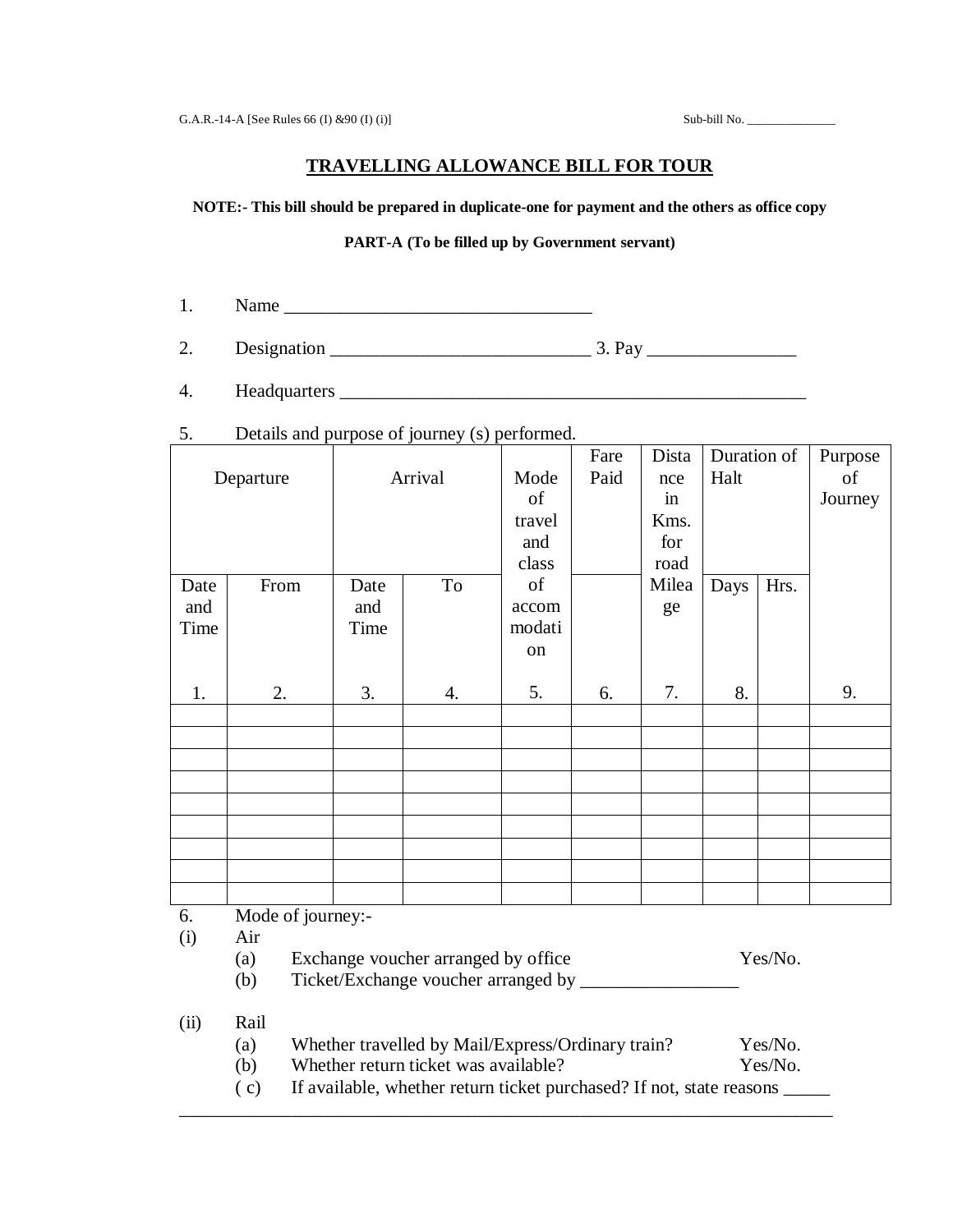(iii) Road

Mode of conveyance used i.e. by Govt. transport/by taking a taxi, single seat in a bus or other public conveyance/by sharing with another Govt. servant in car belonging to him or to a third person, to be mentioned.

- 7. Dates of absent from place of halt on account of:-
	- $(i)$  R H .and C.L.
	- (ii) Not being actually in camp on Sunday and holidays.
- 8. Dates on which free board and/or lodging provided by the State or any organisation financed by State funds:-
	- (a) Board only
	- (b) Lodging only
	- (c ) Board and lodging
- 9. Particulars to be furnished alongwith hotel receipt etc. in cases where higher rate of D.A. is claimed for stay in hotel other establishments providing board and/or lodging at scheduled tariffs-

| Period of Stay |    | Name of the Hotel | Daily rate of      | <b>Total Amount</b> |
|----------------|----|-------------------|--------------------|---------------------|
| From           | To |                   | Lodging<br>charged | paid                |
|                |    |                   |                    |                     |
|                |    |                   |                    |                     |
|                |    |                   |                    |                     |
|                |    |                   |                    |                     |
|                |    |                   |                    |                     |
|                |    |                   |                    |                     |
|                |    |                   |                    |                     |

10. Particulars of journey(s) for which higher class of accommodation than the one to which the Government servant is entitled was used:-

| Date | Period of Stay & Places |    | Mode of    | Class to | Class to  | Fare of the |
|------|-------------------------|----|------------|----------|-----------|-------------|
|      | From                    | To | conveyance | which    | which     | entitled    |
|      |                         |    | used       | entitled | travelled | class/Rs    |
|      | 2.                      | 3. | 4.         | 5.       | 6.        | 7.          |
|      |                         |    |            |          |           |             |
|      |                         |    |            |          |           |             |
|      |                         |    |            |          |           |             |
|      |                         |    |            |          |           |             |
|      |                         |    |            |          |           |             |

If the journey(s) by higher class accommodation has been performed with the approval of the competent authority. No. and date of sanction may be quoted. \_\_\_\_\_\_\_\_\_\_\_\_\_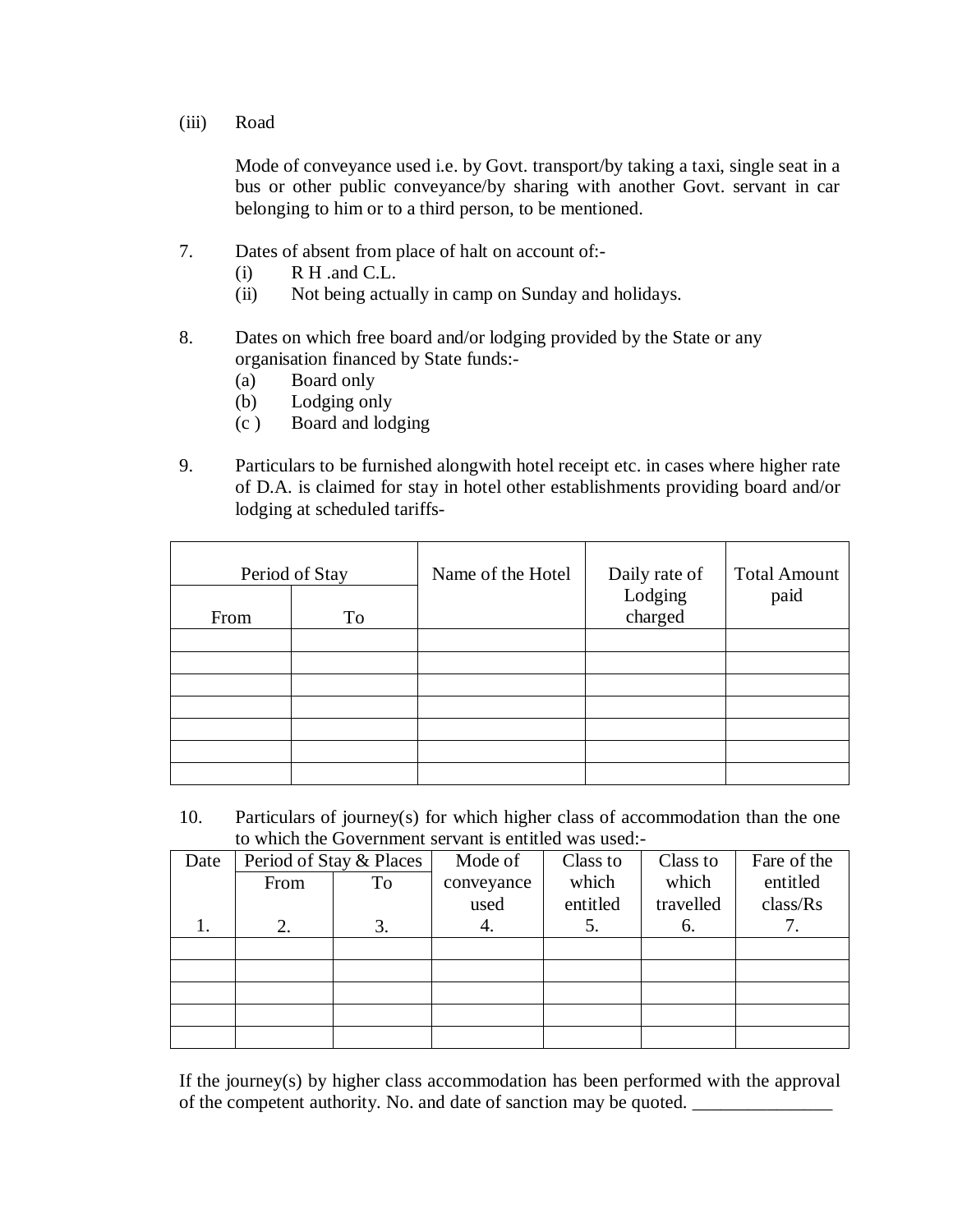11. Details of Journey (s) performed by road between places connected by rail:-

| Date | Name of places |    | Fare paid<br>Rs |    |  |
|------|----------------|----|-----------------|----|--|
|      | From           | To |                 | Ps |  |
|      | 2.             | 3. | 4.              |    |  |
|      |                |    |                 |    |  |
|      |                |    |                 |    |  |
|      |                |    |                 |    |  |
|      |                |    |                 |    |  |
|      |                |    |                 |    |  |
|      |                |    |                 |    |  |
|      |                |    |                 |    |  |

12. Amount of T.A. advance. If any, drawn.

Certified that the information as given above, is true to the best of my knowledge and belief.

| Date     |                                                                                                  | <b>Signature of the Govt. servant</b> |
|----------|--------------------------------------------------------------------------------------------------|---------------------------------------|
|          | <b>PART-B</b> (To be filled in the Bill Section)                                                 |                                       |
| 1.       | The net entitlement on account of travelling allowance works out to Rs.                          |                                       |
|          | as detailed below:-                                                                              |                                       |
| a)       | Railway/ air/ bus /steamer fare Rs.                                                              |                                       |
| b)       |                                                                                                  |                                       |
| c)       | Daily allowance                                                                                  |                                       |
|          | $Days @ Rs.$ Per Days $\_\_$<br>(i)                                                              |                                       |
|          | (ii)                                                                                             |                                       |
|          | <u>________________</u> Days @ Rs. _______________/Per Days ___________________________<br>(iii) |                                       |
|          |                                                                                                  | Rs.                                   |
|          |                                                                                                  |                                       |
| $\rm d)$ |                                                                                                  | Actual expenses Rs.                   |
|          |                                                                                                  | Gross Amount Rs.                      |
|          |                                                                                                  |                                       |
| e)       | Less amount of T.A. advance. If any, drawn vide                                                  |                                       |
|          |                                                                                                  |                                       |
|          |                                                                                                  |                                       |
|          |                                                                                                  | Net amount Rs.                        |
|          |                                                                                                  |                                       |
| 2.       |                                                                                                  |                                       |
|          |                                                                                                  |                                       |
|          |                                                                                                  |                                       |
|          | Initial Bill Clerk                                                                               | Signature of D.D.O                    |
|          |                                                                                                  |                                       |
|          |                                                                                                  | Countersigned                         |
|          |                                                                                                  |                                       |

Signature of Controlling Officer